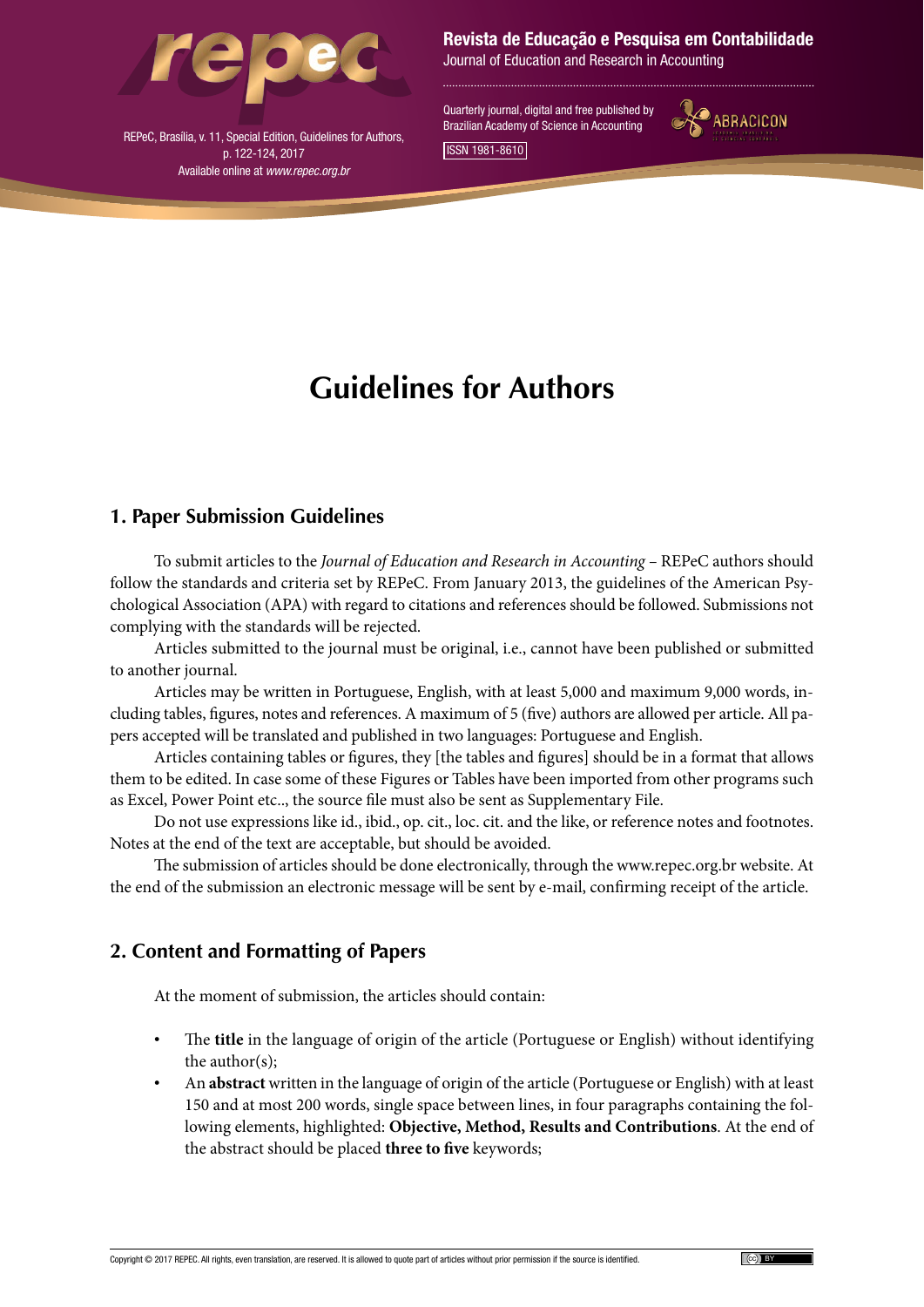**Objective:** this study was aimed at investigating the relevance of accounting education and research for the growth of the Brazilian economy during the first decade of the 21st century.

**Method:** to collect the data, a structured questionnaire was used, elaborated based on the relevant literature. The questionnaire was tested and applied to a sample of Brazilian accountants and businessmen during 2017. In the analysis of these data, content analysis was applied and statistical tests were used to establish relations between the answers obtained.

**Results:** the main findings of this study indicate that the expansion of accounting education and research in Brazil was essential for the growth of the economy, according to the respondents' perception, despite the impression that accountants and businessmen need to make better use of the accounting information.

**Contributions:** from the academic viewpoint, the evidences from this research contribute to fill of an important existing gap in the Brazilian literature. What the market is concerned, they contribute by providing evidence that, despite its perceived relevance, its users need to make better use of the accounting information.

**Key words:** Education: Research; Accounting.

- The article itself, written in Portuguese or English, with at least 5,000 and at most 9,000 words, including tables, figures, notes and references.
- The pages of the articles should be properly numbered in the upper right corner, typed with Word for Windows, under the following conditions:
	- A4 paper (210 x 297 mm);
	- Times New Roman, size 12;
	- Spacing: single;
	- Paragraph input: 1.25;
	- Margins: 3cm top, 2cm bottom, 3cm left, 2cm right;
	- Tables and figures in Times New Roman, size 10;
	- Citations and references must comply with current standards of the APA (American Psychological Association).

#### **3. Tables and Figures1**

Tables and figures should be used in articles whenever their information make text comprehension more efficient, without repeating information already described in the text.

#### **3.1 Tables**

The table should usually show numeric or textual information organized in an orderly exposition of columns and rows. Any other statement should be characterized as textual figure.

The table should be displayed with its information visible and sufficient for their understanding and should be formatted as follows:

<sup>1</sup> Most of these guidelines were adapted from the Manual for Submissions of the *Revista de Administração Contemporânea* – RAC, available at www.anpad.org.br.